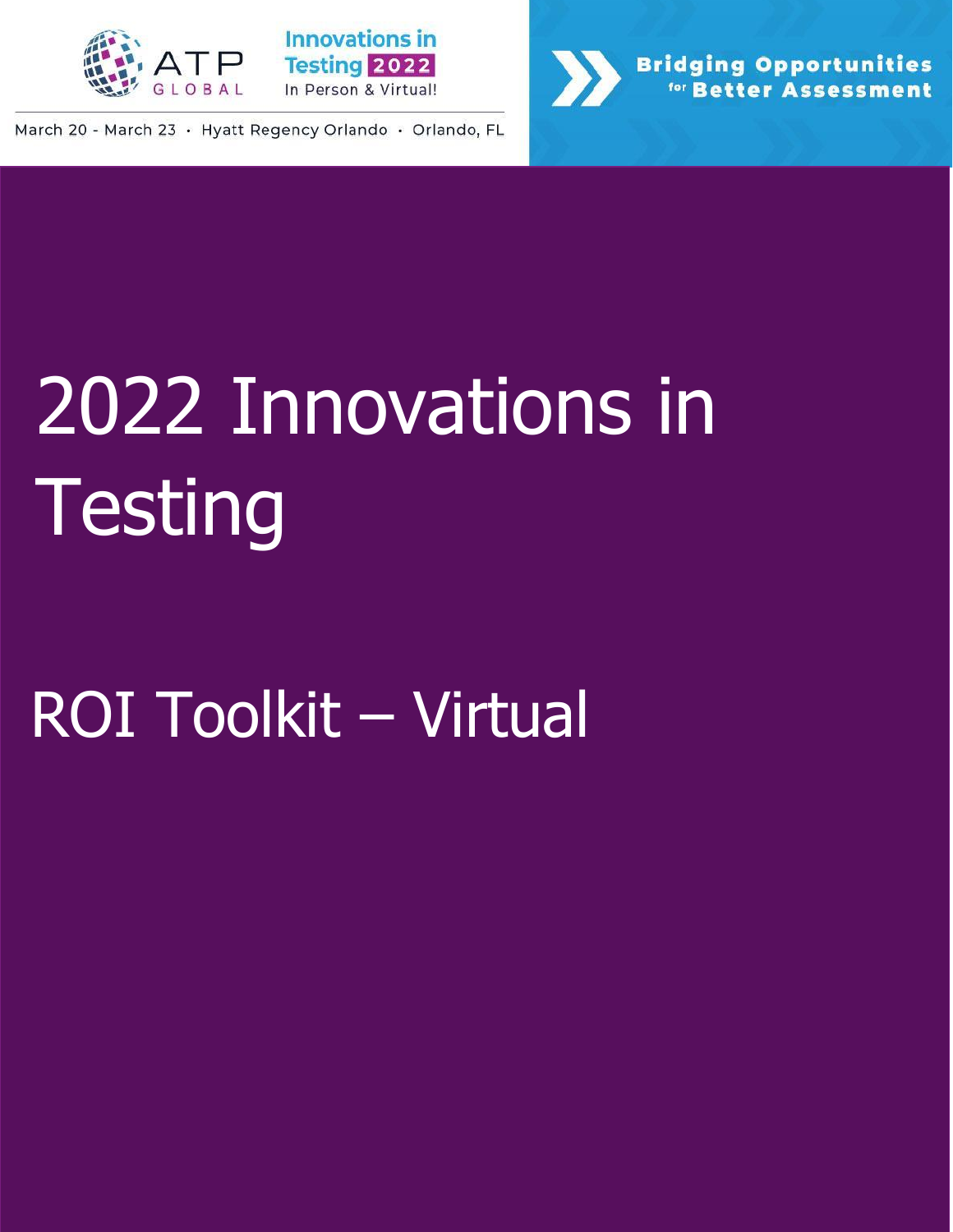#### **Letter for Your Leadership**

Here is a template for a communication with your leadership if you need to request approval to **virtually attend** the 2022 Innovations in Testing Conference.

Dear XXXXXX,

I would like to attend the [2022 Innovations in Testing Conference: Bridging Opportunities for Better Assessment](http://www.innovationsintesting.org/) taking place as a hybrid event from March  $20^{th} - 23^{rd}$ , 2022. This means that some of the incredible in-person content, as well as virtual only content, will be made available to all online attendees. Virtual attendees will have the chance to learn from and connect with the sponsors, engage in virtual networking opportunities, and participate in discussions around industry challenges and opportunities. Attending this conference will bring significant benefits to <your company/organization or department>.

At the Innovations Conference, I will be able to learn about <\_\_\_\_\_\_\_>, which will help with the <insert current project>. I am also interested in exploring new tools and technologies as well as best practices and new business strategies to make our organization more productive and competitive. I've attached a Benefits Worksheet that outlines specific sessions and other opportunities that will benefit our organization.

Here are some other tangible benefits to attending the Innovations in Testing Conference <adjust to fit your situation>:

- I'll learn how organizations can innovate to help improve assessment outcomes and find new ways to provide stakeholder value and create assessments that are bridging opportunities for better assessment.
- I'll make connections through the many engaging networking opportunities. I will network with peers to understand how other organizations are handling common issues. I may be able to find joint venture partners or subcontractors who can enhance our business.
- I'll discuss the value and purpose of assessment with thought leaders from the education, credentialing, clinical, and industrial/organizational markets.
- I'll learn new technology and innovative solutions that can help address issues of fairness and equity for testtakers and will share them with my co-workers.

I will share what I learn at Innovations in Testing. I plan to <insert plan>.

Attending the conference will cost approximately <insert cost from worksheet>. This includes access to all virtual conference sessions as well as some in-person live broadcasted sessions, materials, and access to session recordings following the conference. A breakdown of the costs associated with the conference is attached. Although it does cost money to attend Innovations in Testing, I believe it is an investment worth making.

I request the opportunity to discuss my attendance at the conference with you. I invite you to attend the Innovations in Testing Conference as well.

Thank you for your consideration.

Sincerely,

<Your name>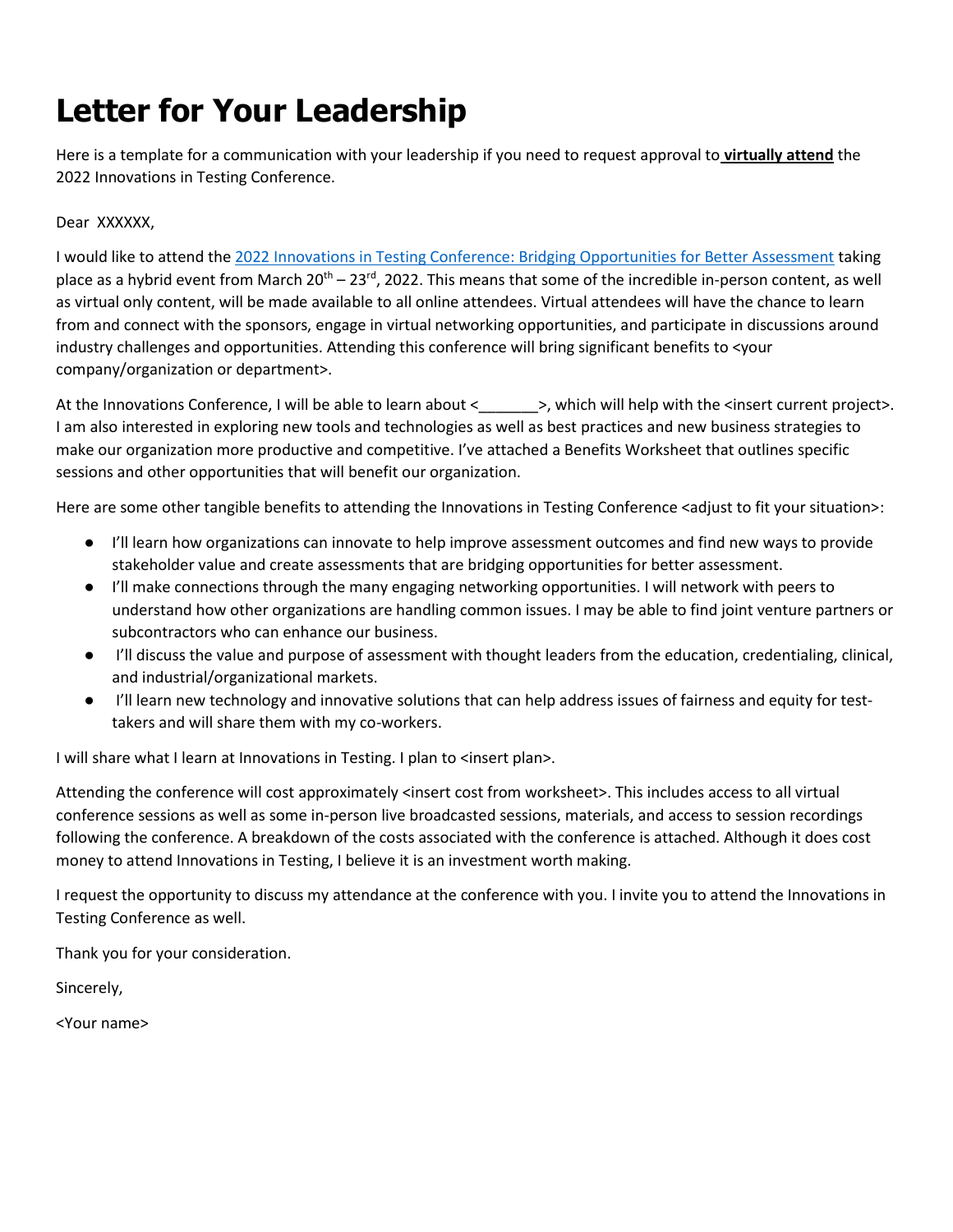#### **Benefits Worksheet**

Use this worksheet to list the benefits you will bring to your organization by attending the 2022 Innovations in Testing Conference: Bridging Opportunities for Better Assessment taking place as a hybrid event. In the following table, replace the italicized text in the examples section with the content sessions you plan to attend or other opportunities that can help you enhance your skills as a professional and face the challenges of your industry. You can find the program listing [here.](https://na.eventscloud.com/ehome/index.php?eventid=631004&tabid=1140333)

#### **Innovations in Testing Benefits Worksheet**

| <b>Benefit to <name of="" organization="" your=""></name></b>                                                                                                                                | <b>Examples</b>                                                                              |
|----------------------------------------------------------------------------------------------------------------------------------------------------------------------------------------------|----------------------------------------------------------------------------------------------|
| Learn how to leverage the innovation in our<br>industry to help improve testing outcome                                                                                                      | Session to attend:<br>XXXXXX<br><b>XXXXXX</b>                                                |
| Discuss the value and purpose of assessment with<br>thought leaders from the education, credentialing,<br>clinical, industrial/organizational, and Workforce<br>Skills Credentialing markets | Sessions to attend:<br><b>XXXXX</b><br><b>XXXXX</b>                                          |
| Learn about equity, accessibility, and diversity<br>methods and practices for ensuring fairness,<br>accessibility, and accommodations for diverse<br>stakeholders                            | Sessions to attend:<br><b>XXXXX</b><br><b>XXXXX</b>                                          |
| Hear about all aspects of collecting, transmitting,<br>processing, storing, analyzing, reporting, and<br>securing data                                                                       | Sessions to attend:<br><b>XXXXX</b><br><b>XXXXX</b>                                          |
| Share what I learned with my team members                                                                                                                                                    | I commit to:<br>A presentation and debrief<br>Access to presentations online<br><b>Other</b> |